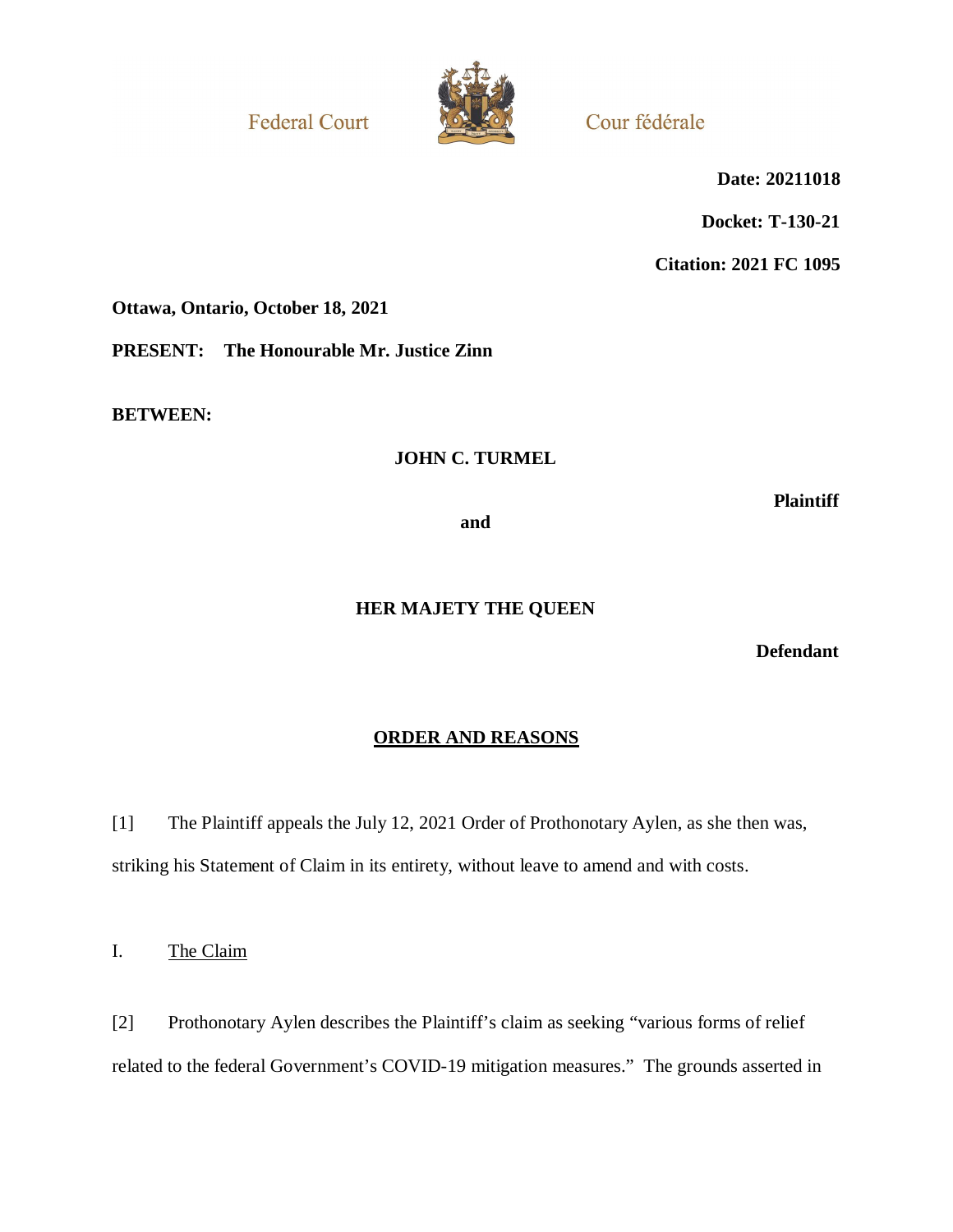the 130 paragraph Statement of Claim allegedly warranting the relief sought, are the following

actions of the World Health Organization [WHO] and Canada:

1) WHO's comparing the Covid 3.4% "Case Fatality Rate" CFR "Apple" not to Flu's known 10% CFR "Apple" but to the Flu's 100-times smaller 0.1% "Infection Fatality Rate" IFR "Orange" to exaggerate the threat of Covid death by a hundredfold;

2) WHO's finding no documented asymptomatic transmission and Wuhan's finding zero transmission by 300 asymptomatics in 10 million tested shows the "Theory of Asymptomatic Transmission" behind masked social distanced lockdowns does not agree with experiment.

3) Canada's 10,947 Covid deaths by Nov 15 2020 had 10,781 in Long-Term-Care and only 166 not in Long-Term-Care died; only 1 in 230,000 Canadians.

4) restrictions on civil liberties to mitigate a virus with lethality hyped a hundredfold are an arbitrary, grossly disproportional, conscience-shocking violation of Charter rights resulting in an unwarranted toll in human degradation and impoverishment.

[3] The Plaintiff seeks the following relief:

A) a Declaration pursuant to S.52(1) of the Canadian Charter of Rights and Freedoms ("the Charter") that the Government of Canada's ("Canada") Covid-mitigation restrictions are arbitrary and constitutionally unreasonable restrictions on the Charter S.2 right to freedom of peaceful assembly and association, S.6 right to mobility, S.7 right to life, liberty and security, S.8 right to be secure against unreasonable search or seizure, S.9 right to not to be arbitrarily detained or imprisoned, S.12 right to not be subjected to any cruel and unusual treatment or punishment not in accordance with the principles of fundamental justice and not saved by s.1 of the Charter.

B) an Order pursuant to S.24(1) of the Charter for an Injunction prohibiting any federal Covid-mitigation restrictions that are not imposed on the deadlier Flu; or

C) a permanent constitutional exemption from any Covidmitigation restrictions;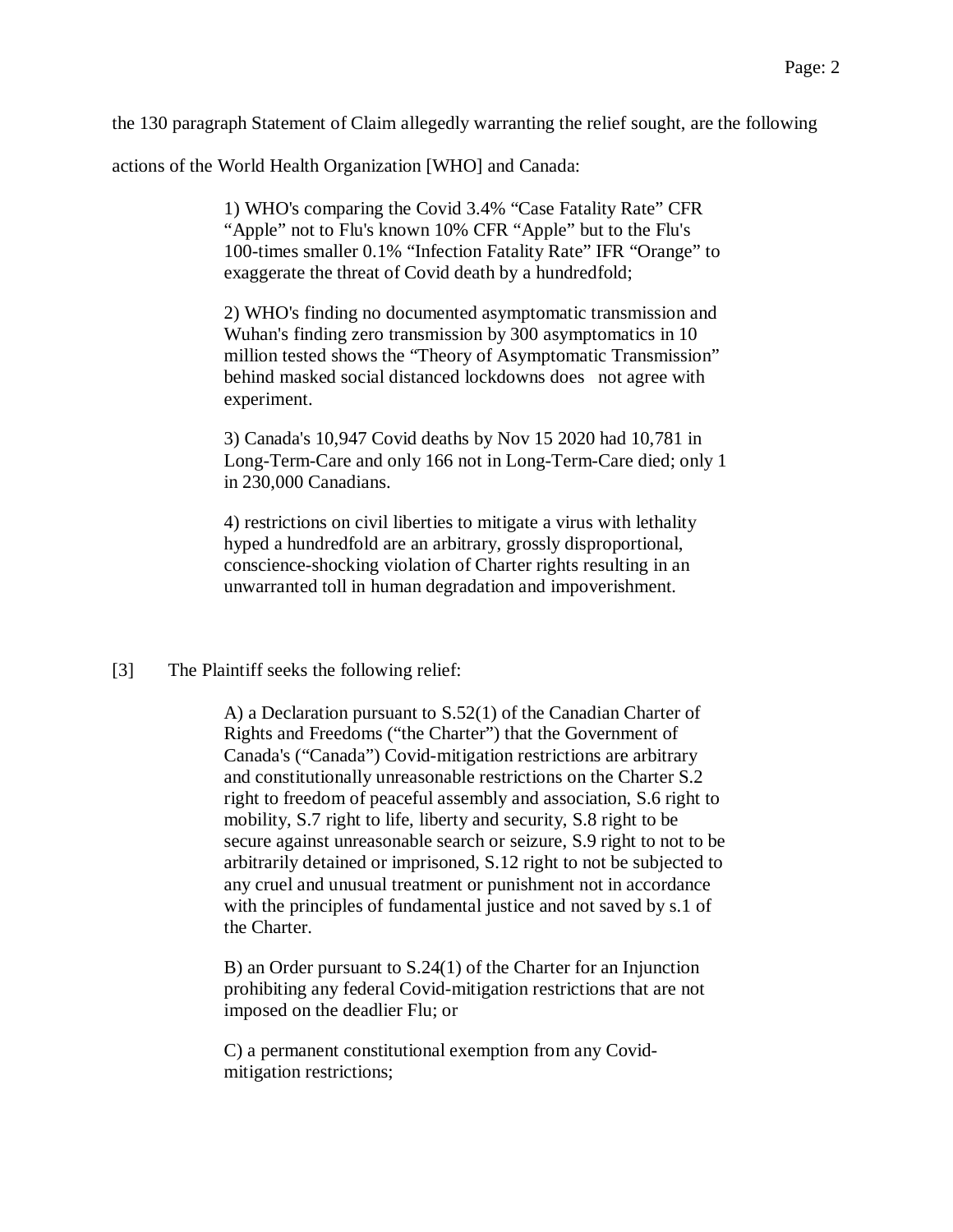D) an Order for unspecified damages for pain and losses incurred by such unconstitutional restrictions on rights;

E) any Order abridging any time for service or amending any error or omission as to form or content which the Honourable Court may allow.

[4] Prothonotary Aylen found several deficiencies in the claim. At paragraph 25, she found with respect to the alleged *Charter* violations that "the Statement of Claim fails to plead the material facts to satisfy the essential elements of any of the specific *Charter* infringements alleged and does not allege or particularize how the Plaintiff's *Charter* rights have been infringement [*sic*]." At paragraph 28, she found that "the Statement of Claim contains bare assertions of *Charter* breaches without sufficient material facts to satisfy the criteria applicable to each of the *Charter* rights alleged to have been violated."

[5] She therefore concluded that the Statement of Claim discloses no cause of action.

[6] She also found at paragraph 29 that the Statement of Claim should be struck as an abuse of process "as it pleads bare assertions without the necessary material facts on which to base those assertions, such that the Defendant cannot know how to answer it, is replete with lengthy diatribes and makes scandalous and extreme allegations that are unsubstantiated, such as alleged cover-ups and conspiracies."

[7] The Plaintiff submitted, in part, that these deficiencies, and the lack of evidence that he personally had been subjected to certain of the COVID-19 mitigation measures would be found in the more than 70 additional claims apparently based on a kit he made available online. The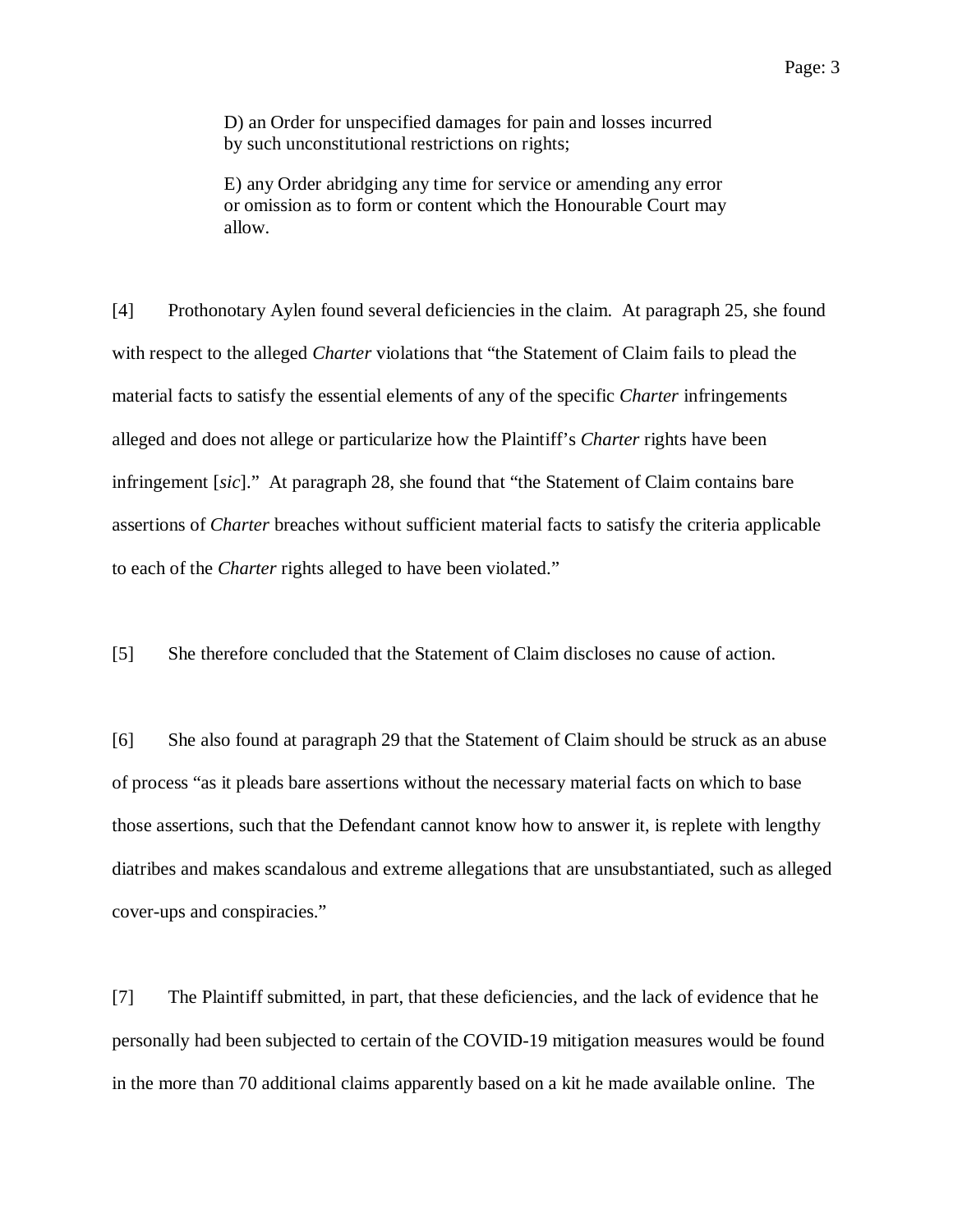Prothonotary held that the Plaintiff could not rely on facts applicable to other plaintiffs to support his own alleged *Charter* breaches.

#### II. Test on Appeal and Issue

[8] In *Hospira Healthcare Corp v Kennedy Institute of Rheumatology*, 2016 FCA 215, the Court of Appeal held that intervention by this Court on an appeal of a decision of a prothonotary is justified where a prothonotary has made an error of law, has exercised her discretion on wrong principles, or where has misapprehended the evidence such that there is a palpable and overriding error.

[9] The sole issue on this appeal is whether Prothonotary Aylen erred in striking the claim without leave to amend.

### III. Discussion and Analysis

[10] In paragraph 2 of his submissions, the Plaintiff states: "In a motion to strike, no cause of action must be shown despite the facts in the claim being presumed to be provably true." That is not correct. It has always been the case that when one considers the merits of a motion to strike, one presumes the facts as alleged to be true. The question one then addresses is whether the claim as written discloses any cause of action. Contrary to the Plaintiff's submissions, this is precisely the approach taken by the Prothonotary.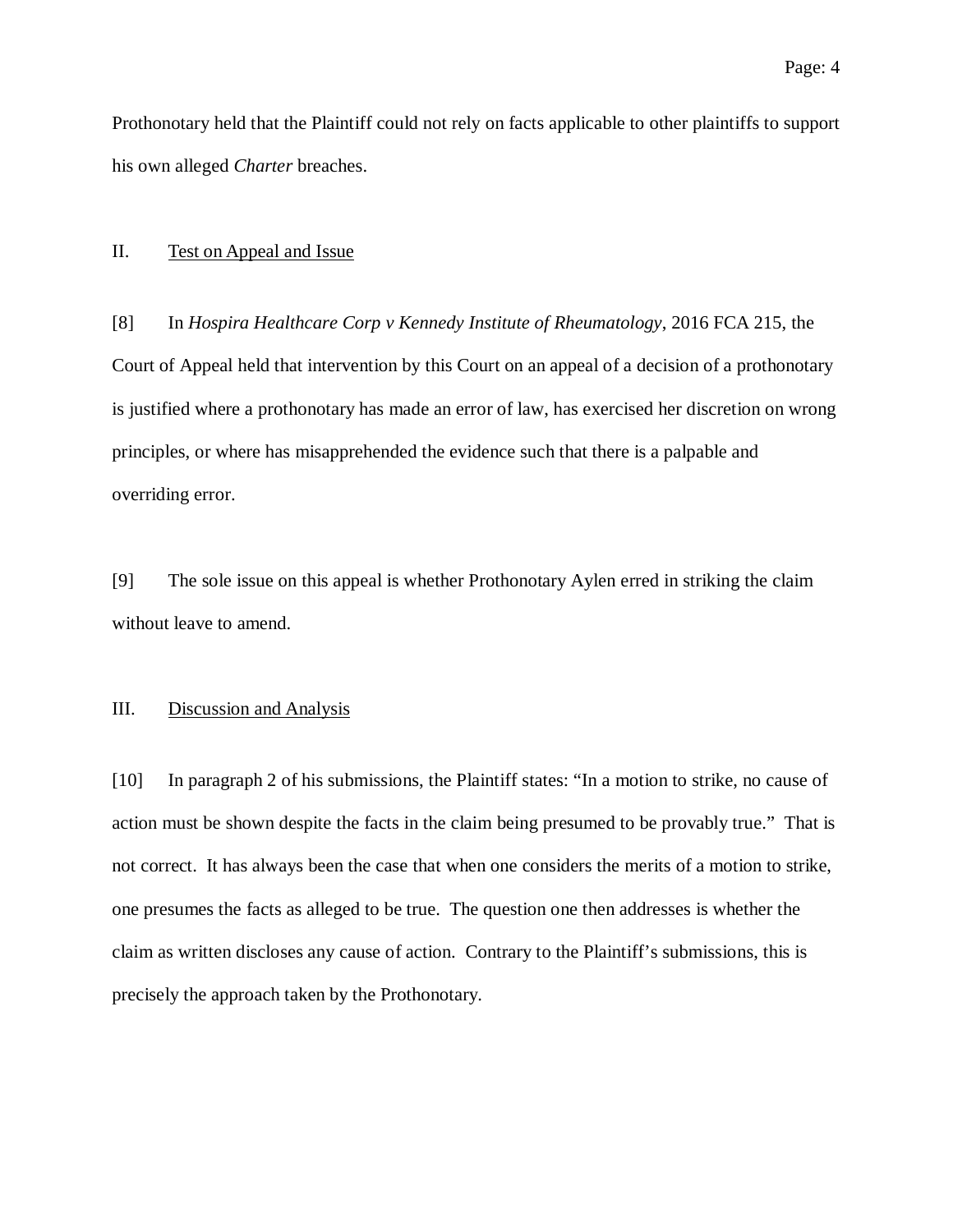Page: 5

[11] The Plaintiff argued that the absence of relevant facts would be overcome if and when the Court considered the similar facts alleged in the additional similar claims that were stayed by the Court pending disposition of this action. He suggested that this was an approach used in another matter by Justice Phelan in 2015. I believe that the Plaintiff may be referring to *John Doe v Canada*, 2015 FC 916; however, it was a proposed class action and was therefore subject to the Rules regarding class proceedings. These include requirements for notice to class members and that there be a representative plaintiff who would fairly represent the interests of the class. In the present case, not only has the Plaintiff not chosen to proceed as a class action, but he has actively encouraged the creation of individual lawsuits. In doing so, he and the other plaintiffs have denied themselves any strategic advantages of class proceedings, including the ability to rely on common fact between them.

[12] Regardless, the Order of this Court staying the other similar actions was upheld on appeal by Justice Favel (see *Ethier v Her Majesty the Queen* (May 7, 2021), T-171-21 (FC)). The Federal Court of Appeal dismissed a motion to extend time to appeal his decision, noting that "the applicant has failed to establish that his proposed appeal has any merit as he has failed to identify any relevant argument in support of setting aside the decision of the Federal Court": (*Ethier v Her Majesty the Queen* (August 9, 2021), 21-A-14 (FCA)). Therefore the procedure adopted by the Prothonotary is not an issue of any relevance.

[13] Much of the Plaintiff's oral submissions on this appeal were directed to his view that the data and statistics have been misinterpreted or exaggerated and this has led Canada to impose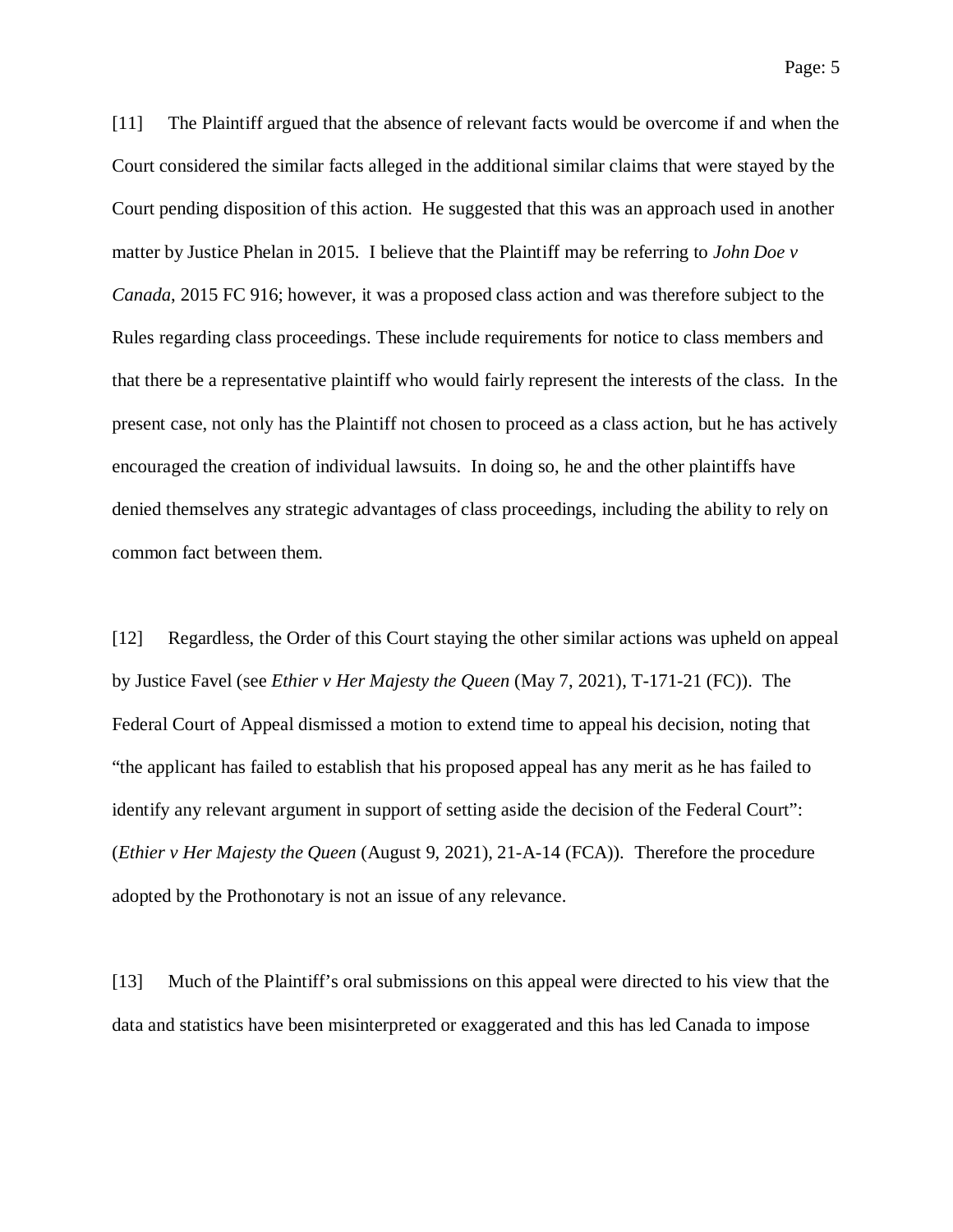measures breaching his *Charter* rights. He stated that had the Prothonotary accepted these "facts" as true, they did establish his cause of action.

[14] I agree with the submissions of Canada that the Prothonotary did indeed consider the statistics on which he relies: see paragraph 3 of her Reasons. However, she found that those facts were insufficient to establish that the Plaintiff's personal *Charter* rights were breached. At paragraph 25 of her Reasons, the Prothonotary sets out and analyzes each of the Plaintiff's alleged *Charter* breaches.

[15] Regarding section 2(c) of the *Charter*, the right of peaceful assembly, she writes: "the pleading does not identify a federal measure that has directly prevented the Plaintiff from peaceful assembly with others and what specific assembly the Plaintiff was prevented from undertaking."

[16] Regarding section 2(d) of the *Charter*, the right to freedom of association, she first sets out the activities protected by this section and then writes: "The pleading does not identify a federal measure that has directly prevented the Plaintiff from engaging in any of these activities, nor has the Plaintiff particularized any such activities that he was specifically prevented from engaging in."

[17] Regarding section 6 of the *Charter*, the right to move within Canada, and to enter and leave Canada, she writes: "While the pleading does refer to the federal pre-flight testing and 14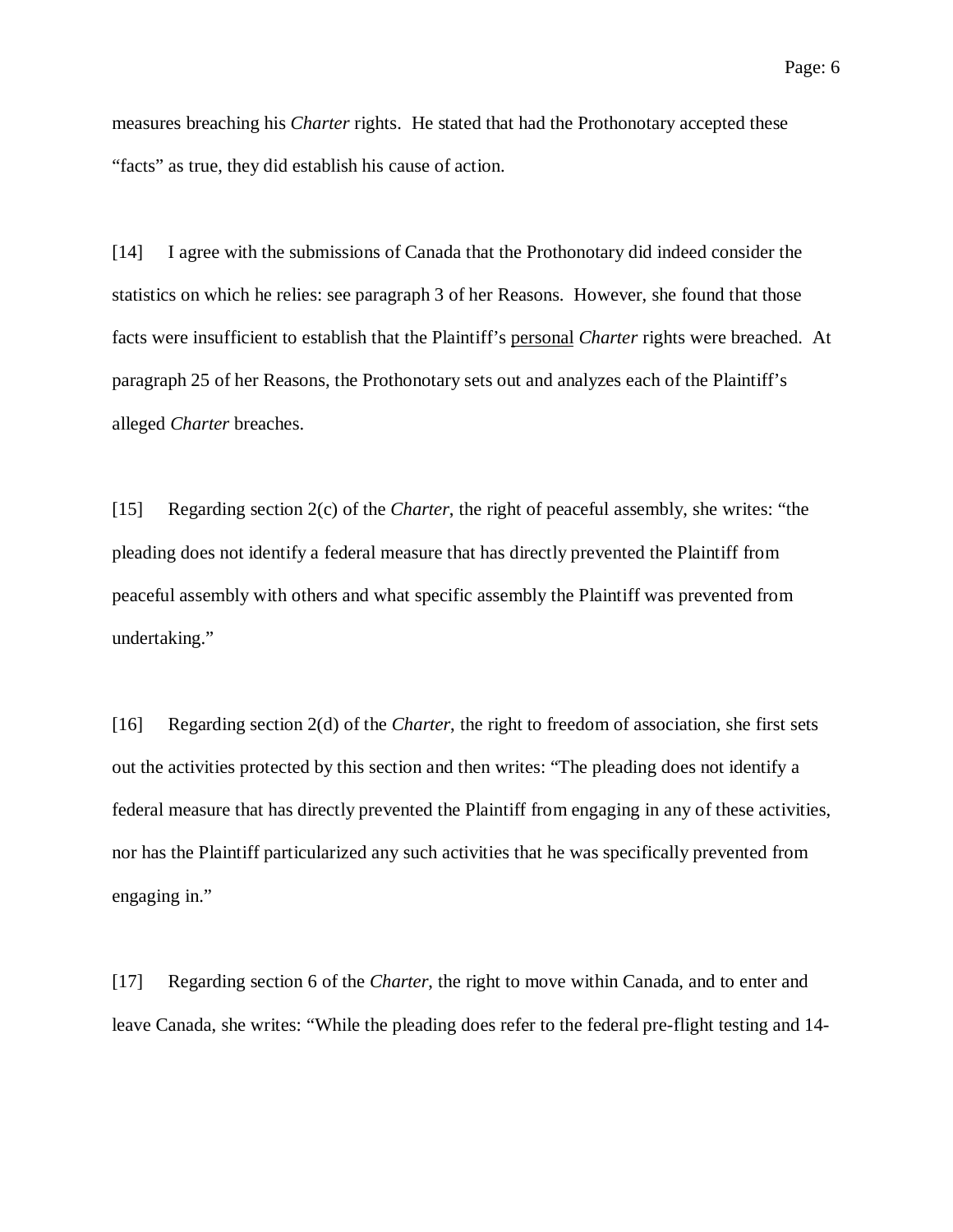day quarantine requirements, the Plaintiff has not alleged that he has personally been subject to any such measures."

[18] Regarding section 7 of the *Charter*, the right to life, liberty, and security of the person, she writes: "While the 14-day quarantine measure arguably engages an individual's liberty interest under section 7, the Statement of Claim does not plead that the Plaintiff has personally been subjected to that measure." She continues: "With respect to the Plaintiff's security of the person, the Statement of Claim pleads no material facts concerning any psychological impact of the federal COVID-19 measures on the Plaintiff, yet alone any serious and profound effects on the Plaintiff's psychological integrity" [emphasis in original]. She concludes: "I find that the Statement of Claim pleads no material facts capable of demonstrating that a federal COVID-19 measure deprives the Plaintiff of his section 7 rights, nor that any such deprivation is inconsistent with the principles of fundamental justice."

[19] Regarding section 8 of the *Charter*, the right to be secure against unreasonable search or seizure, she writes: "the Statement of Claim does not identify any federal COVID-19 measure that authorizes a search or seizure, nor does it plead that the Plaintiff himself has been subjected to any such search or seizure."

[20] Regarding section 9 of the *Charter*, the right to be free from arbitrary detention or imprisonment, she writes: "the Statement of Claim does not allege that the Plaintiff has been detained or imprisoned as a result of any federal COVID-19 measure, nor does the pleading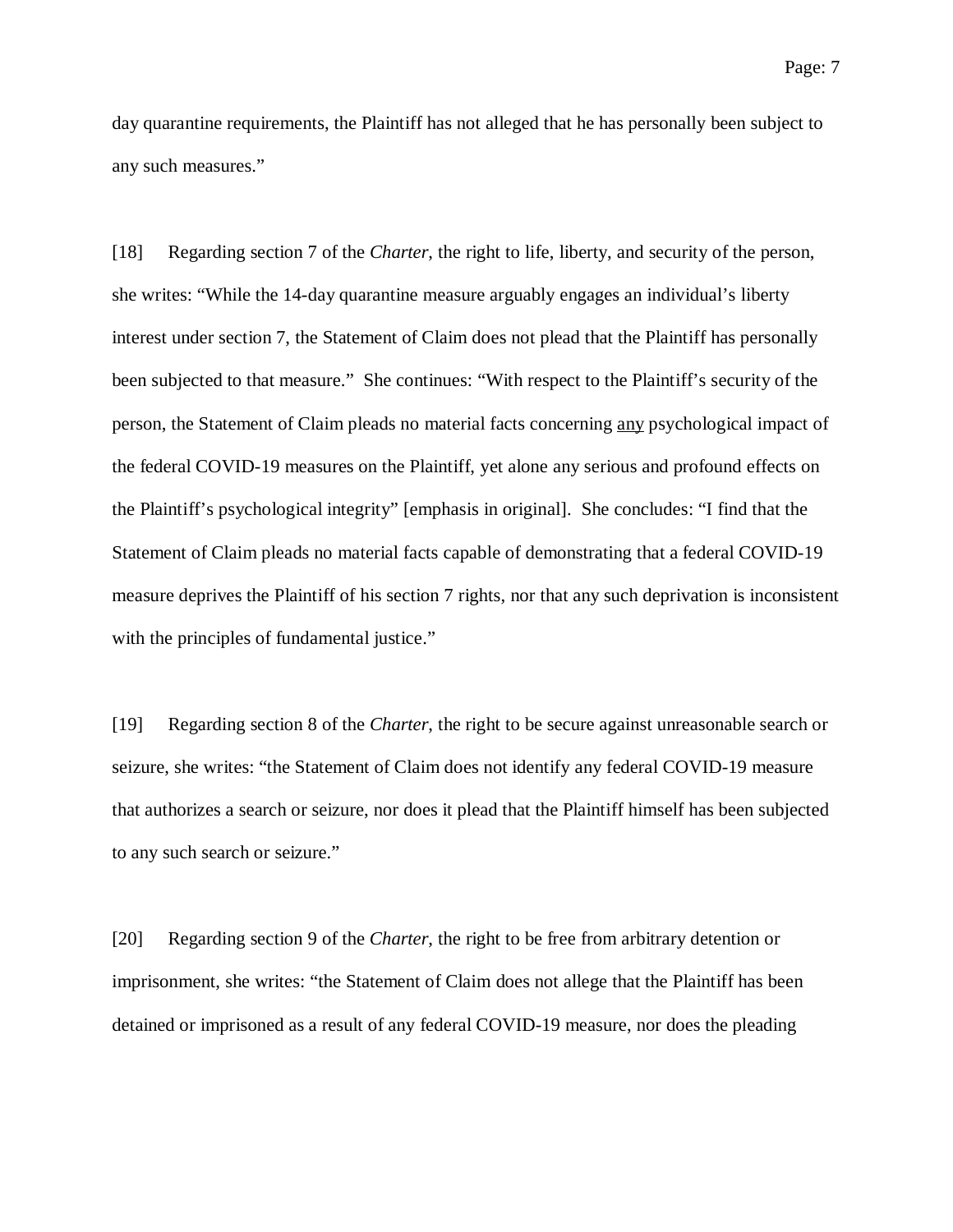particularize how any specific federal COVID-19 measure amounts to significant physical or psychological restraint."

[21] Regarding section 12 of the *Charter*, the right to be free from any cruel or unusual treatment or punishment, she writes: "the Statement of Claim does not plead facts capable of demonstrating that any of the federal COVID-19 measures constitute punishment or treatment that is grossly disproportionate in the sense that it outrages standards of decency and are abhorrent or intolerable in society […]. Moreover, the Ontario Superior Court of Justice has held that a claim that quarantine is arbitrary detention or cruel and unusual punishment is frivolous and I agree with that finding [see *Canadian Constitution Foundation v Attorney General of Canada*, 2021 ONSC 2117 at para 39]."

[22] Having reviewed the Statement of Claim myself, I find that the observations of the Prothonotary regarding the lack of facts necessary to support these claims are accurate.

[23] Her decision that this claim fails to disclose a cause of action for the Plaintiff is reasonable on the facts and her observations on the law are correct.

[24] I further agree with the Prothonotary that the claim as drafted is an abuse of process. The Plaintiff pleads bare assertions but not the necessary material facts on which to base those assertions. It is, as she notes, "replete with lengthy diatribes and makes scandalous and extreme allegations that are unsubstantiated, such as alleged cover-ups and conspiracies."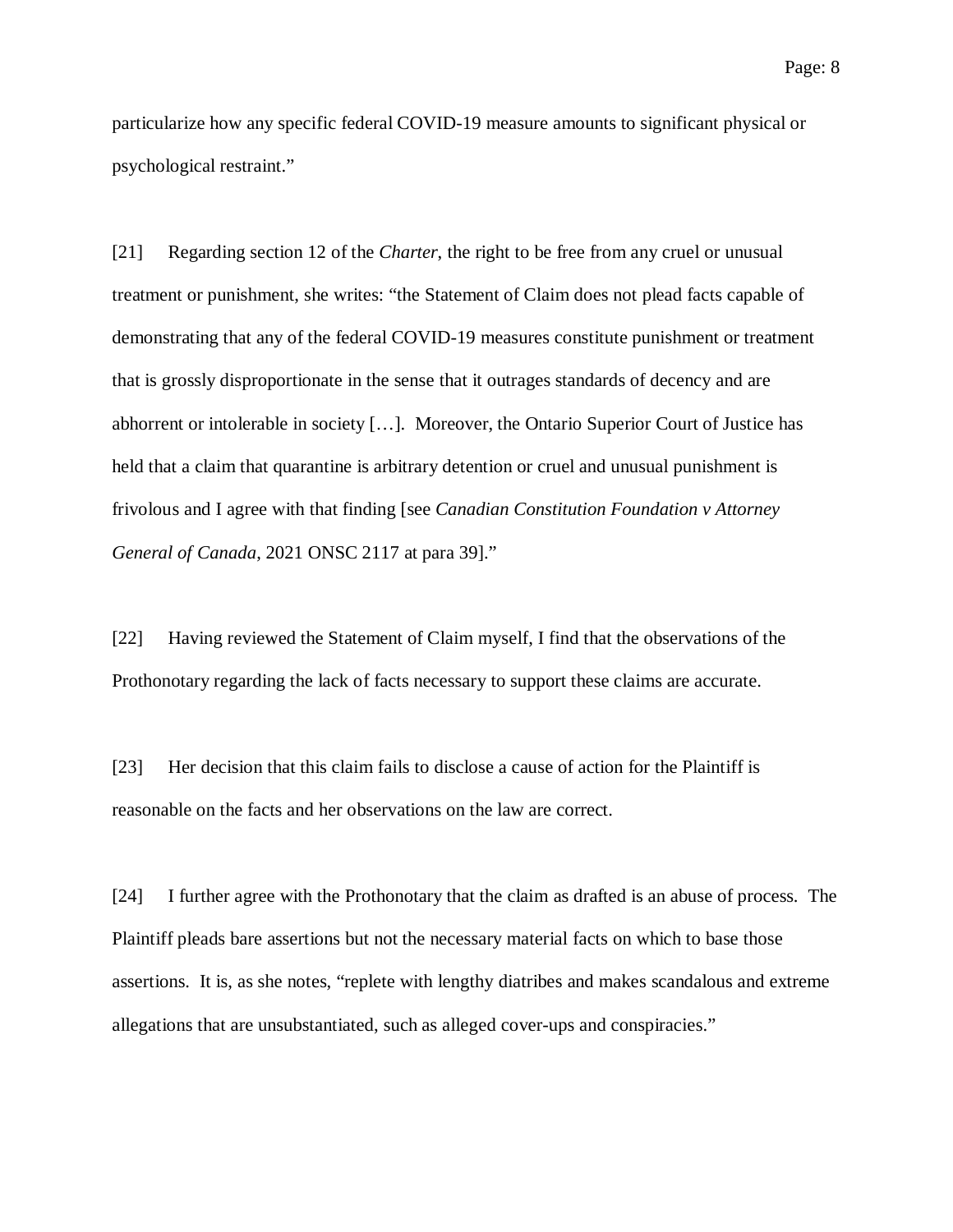[25] While a self-represented litigant may expect to be granted some leniency by a court, he must still draft a claim that discloses a cause of action to which the defendant can respond. This Statement of Claim falls well short of that requirement.

[26] For these reasons, the appeal is dismissed. Canada proposed that if successful, it be awarded costs of \$500.00. In my view, that is more than a reasonable sum. Had more been sought, it would have been awarded.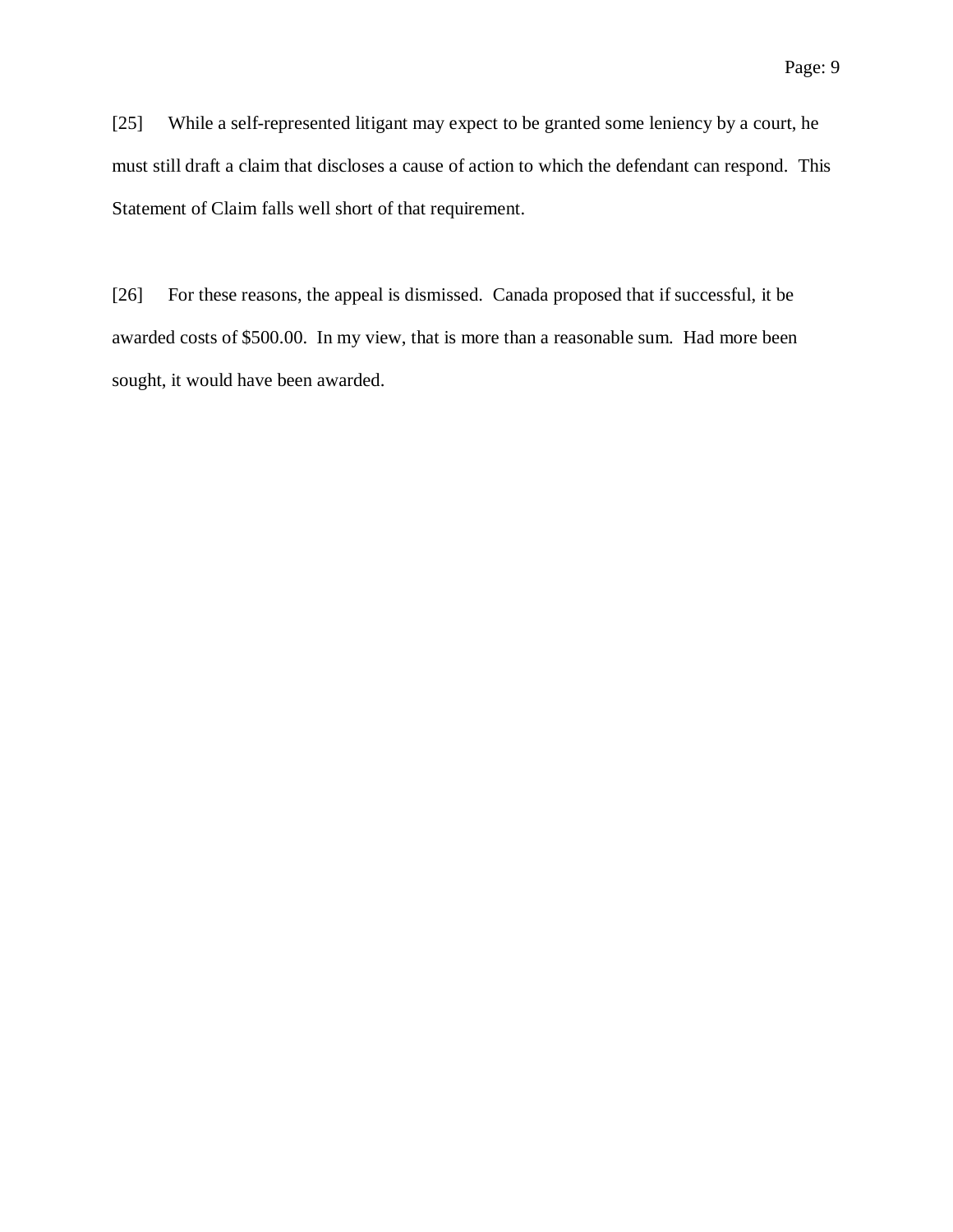# **ORDER IN T-130-21**

**THIS COURT ORDERS that** the appeal is dismissed, and the Defendant is awarded

costs in the amount of \$500.00.

"Russel W. Zinn" Judge